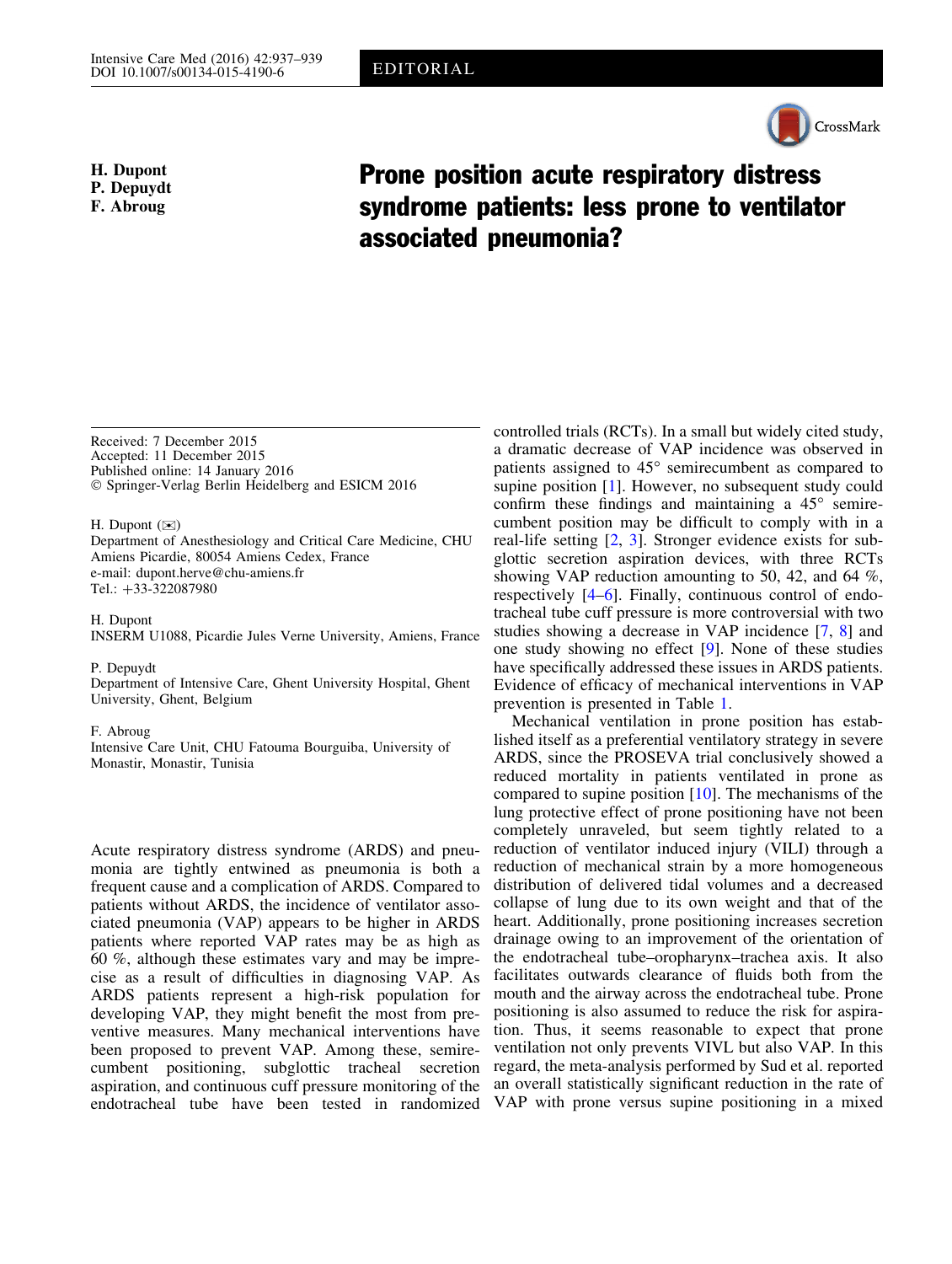| Intervention                        | Type of study                      | $\boldsymbol{N}$ | Main findings                               | References         | Evidence |
|-------------------------------------|------------------------------------|------------------|---------------------------------------------|--------------------|----------|
| Semirecumbent position              |                                    |                  |                                             |                    | Moderate |
| Drakulovic et al. (1999)            | RCT (supine vs $45^{\circ}$ )      | 86               | $\Delta$ VAP (16.6 to 2.8 %), $p = 0.01$    | [1]                |          |
| Keeley (2007)                       | RCT $(25^{\circ}$ vs $45^{\circ})$ | 56               | $\searrow$ VAP (54 to 29 %), NS             | $\lceil 2 \rceil$  |          |
| van Nieuwenhoven et al. (2006)      | RCT $(5^{\circ}$ vs $30^{\circ})$  | 221              | VAP (18.3 vs 14.3 %), NS                    | $\left[3\right]$   |          |
| Subglottic secretion aspiration     |                                    |                  |                                             |                    | Strong   |
| Damas et al. $(2015)$               | <b>RCT</b>                         | 352              | $\Delta$ VAP (17.6 to 8.8 %), $p = 0.02$    | [4]                |          |
| Lacherade et al. (2010)             | <b>RCT</b>                         | 333              | $\searrow$ VAP (25.6 to 14.8 %), $p = 0.02$ | $\lceil 5 \rceil$  |          |
| Lorente et al. $(2007)$             | <b>RCT</b>                         | 280              | $\searrow$ VAP (22.1 to 7.9 %), $p = 0.001$ | [6]                |          |
| Continuous pressure cuff monitoring |                                    |                  |                                             |                    | Moderate |
| Lorente et al. $(2014)$             | Prospective observational          | 284              | $\searrow$ VAP (22.0 to 11.2 %), $p = 0.02$ | $\lceil 7 \rceil$  |          |
| Neir et al. $(2011)$                | <b>RCT</b>                         | 122              | $\searrow$ VAP (26.2 to 9.8 %), $p = 0.03$  | $^{[8]}$           |          |
| Valencia et al. (2007)              | <b>RCT</b>                         | 142              | VAP (29 vs 22 %), NS                        | $\lceil 9 \rceil$  |          |
| Prone position                      |                                    |                  |                                             |                    | Weak     |
| Guérin et al. (2004)                | RCT (supine vs prone)              | 791              | VAP $(24.1 \text{ vs } 20.6 \%)$ , NS       | $\lceil 12 \rceil$ |          |
| Voggenreiter et al. (2005)          | <b>RCT</b>                         | 40               | $\Delta$ VAP (89 to 62 %), $p = 0.048$      | $\lceil 13 \rceil$ |          |
| Fernandez et al. (2008)             | <b>RCT</b>                         | 40               | VAP $(5 \text{ vs } 14 \%)$ , NS            | $\lceil 14 \rceil$ |          |
| Mounier et al. (2010)               | Prospective cohort                 | 2409             | VAP HR 1.64 [0.7-3.8], NS                   | $[15]$             |          |

<span id="page-1-0"></span>Table 1 Evidence of efficacy of mechanical prevention measures for VAP

N number of patients included, RCT randomized controlled trial, VAP ventilator associated pneumonia, NS not significant, HR hazard ratio

population of ARDS patients, despite the fact that no single trial was positive in this respect [[11](#page-2-0)]. Indeed, studies that evaluated VAP incidence in prone compared to supine ventilation have provided conflicting results. For example, in their first study on prone ventilation, Guerin et al. observed a non-significant reduction of VAP incidence in the prone versus the supine group (20.6 versus 24.1 %, respectively) [[12](#page-2-0)]. In a study in trauma patients, VAP was diagnosed in 62 % of prone versus 89 % of supine positioned patients ( $p = NS$ ) [[13\]](#page-2-0). On the other hand, Fernandez et al. found an increased rate of VAP associated with prone positioning [\[14\]](#page-2-0). Apart from RCTs, in a propensity score matched case control study derived from the large OUTCOMEREA database, VAP rates were not different between prone and supine positioned patients [[15](#page-2-0)].

In a recent article in Intensive Care Medicine, Ayzac et al. report a post hoc analysis of the PROSEVA trial, focusing on the impact of prone positioning on VAP incidence in severe ARDS patients [\[16](#page-2-0)]. The working hypothesis that proning would affect VAP incidence was formulated a priori; suspected VAP episodes were recorded prospectively and were systematically reviewed by an independent adjudication committee. The authors found a VAP incidence of 46.6 % in prone and of 33.5 % in supine positioned patients, a difference that was not significant [\[16\]](#page-2-0). Importantly, VAP was diagnosed after a median of 12 days after intubation. When considering the Kaplan–Meier curve of the PROSEVA trial, it appears that survival curves diverge from the first days of treatment allocation, are clearly separated at day 12, and run a more or less parallel course from there. As such, it can be

observed that prone positioning exerts its protective effects early, well before occurrence of VAP which was essentially late-onset in this study.

A second observation made by the authors is the association between VAP and increased mortality [\[16](#page-2-0)]. This must be seen in the context of the ongoing debate about how to measure the impact of VAP on mortality  $[14, 17, 18]$  $[14, 17, 18]$  $[14, 17, 18]$  $[14, 17, 18]$  $[14, 17, 18]$  $[14, 17, 18]$ , and how to distinguish the label 'VAP' as a diagnosis of a distinct and preventable disease with its own attributable mortality from a simple marker of a severe underlying disease with an inherent unfavorable outcome. This appears to be particularly difficult in ARDS patients, primarily because of the low accuracy of VAP diagnosis tools in this condition. In addition, the complex evolution over time of organ failure in ARDS patients, which may be affected by alternative events and treatments, requires a control for these biases in statistical analysis. While the current analysis used VAP as a time-dependent variable (as recommended in current standards), the association between VAP and mortality was adjusted only for factors present at study inclusion (such as organ failure scores), whereas the large time interval between inclusion and late-onset VAP could have allowed many other intercurrent factors to have contributed.

Taken together, the PROSEVA trial and the current ancillary analysis suggest that the protective effect of prone positioning in severe ARDS seems unrelated to its putative effects on pulmonary infection. Even with a state-of-the-art ventilatory strategy, ARDS patients are still prone to VAP. The search for the ultimate mechanical intervention to prevent VAP is still open.